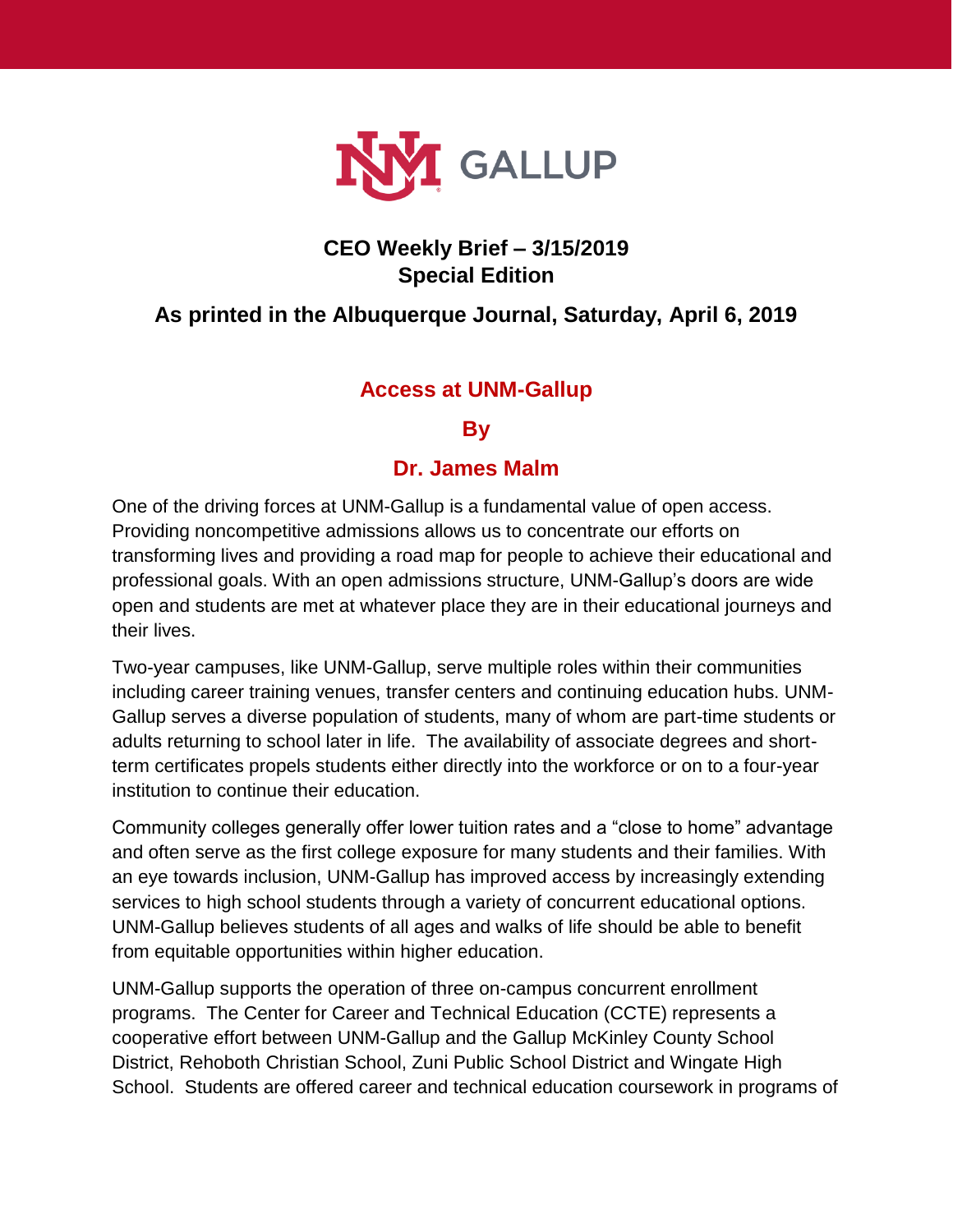study not available at their home high schools. Through this local mill-levy supported program, CCTE students are transported to the UNM-Gallup campus for classes in areas such as automotive technology, construction technology, criminal justice, cosmetology and early childhood multicultural education. Upon high school graduation, credit hours earned can be applied to certificate or degree programs.

The Middle College High School (MCHS), an on-campus charter school, is housed on the UNM-Gallup campus. Through a lottery-based system, students are admitted to MCHS and take both high school and college classes simultaneously. The school is chartered by the state of New Mexico and governed by a council of community members. While some core classes are taught by faculty of MCHS, the majority of classes are offered at the college-level by university faculty.

The McKinley Academy (MA) is the newest of the collaborative programs and is a partnership with the Gallup McKinley County School District. Acceptance into MA is performance based and students receive their academic coursework on the college campus while still maintaining enrollment in their home high schools. Freshmen through seniors benefit from high school core and concurrent enrollment college classes under the instruction of both school district and UNM-Gallup faculty.

There are multiple benefits for students of all the UNM-Gallup high school collaborative programs. Concurrent students are able to accumulate a nest egg of college classes without having to incur tuition expenses. In addition to this affordability, students get a head start on college classes while still benefiting from the supportive environment of high school counselors, college advisors and personal support systems.

By hovering between high school and college, students benefit from accelerated coursework while getting a glimpse of the rigors of college life. Through exposure to a number of different academic programs, students also learn of career pathway options that can guide their post-high school planning.

With fifty years of higher education experience behind us, UNM-Gallup looks forward to our future. We will continue to offer educational opportunities across a number of disciplines to our richly diverse, academically motivated and culturally engaged student body by insisting on access, support and ultimately, student success.

*This article can be viewed as printed at the Albuquerque [Journal website.](http://ejournal.abqjournal.com/infinity/article_popover_share.aspx?guid=2575646c-a7ea-42b9-9acb-793e4ff7c318)*